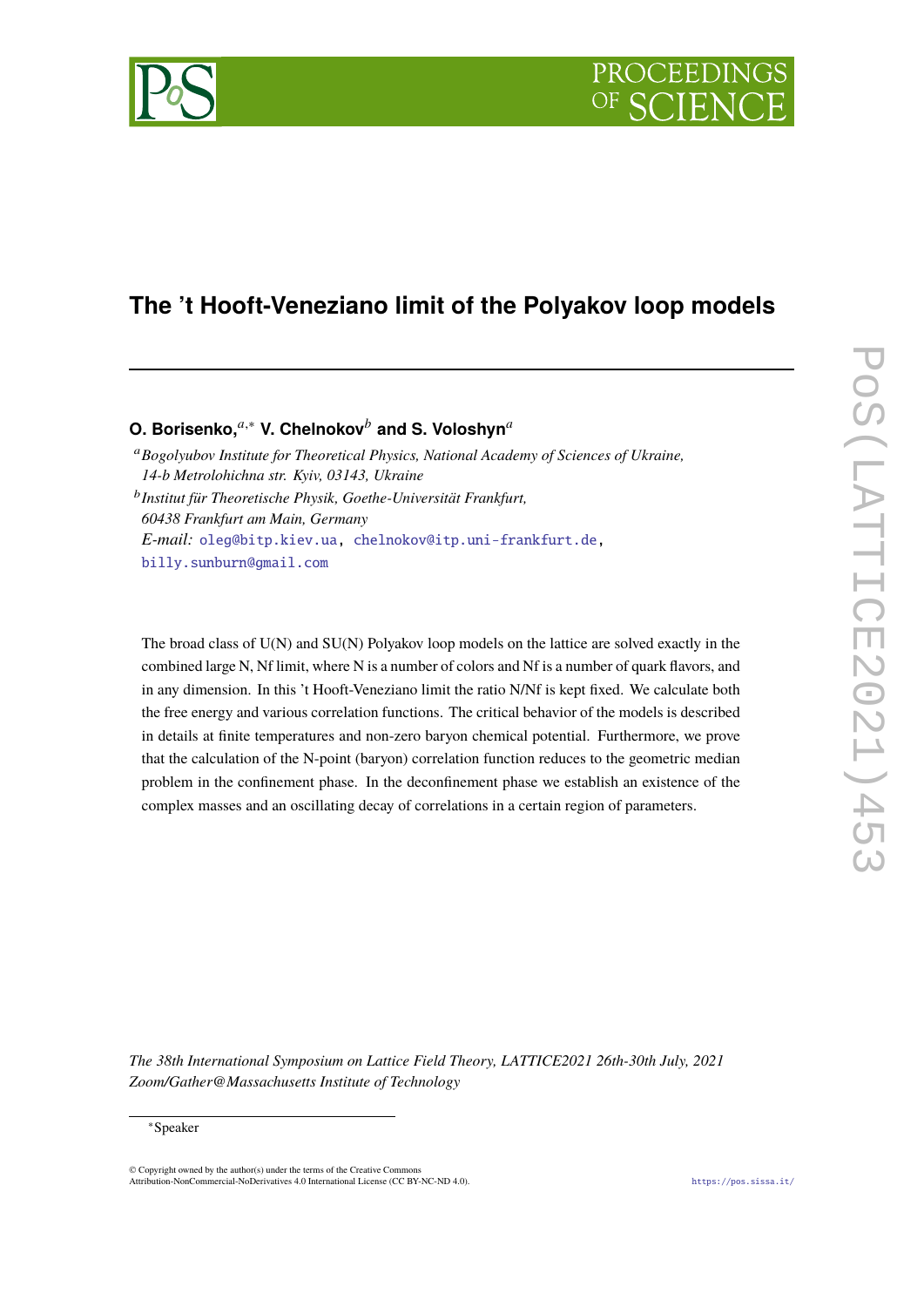#### **1. Polyakov loop models**

The (traced) Polyakov loop (PL) on the lattice  $L^d \times N_t$  is defined as

$$
W(x) = \text{Tr} \prod_{t=1}^{N_t} U_0(x, t) , \qquad (1)
$$

where the product runs in the compactified time direction and  $U_0(x, t) \in G = U(N)$ ,  $SU(N)$  is the zeroth component of the lattice gauge field. Expectation value  $\langle W(x) \rangle$  of the PL serves as an exact (approximate) order parameter of a deconfinement phase transition in pure (with dynamical quarks) gauge theory. The two-point correlation function can be related to a potential between static quark–anti-quark pair, while  $N$ -point correlation gives  $N$ -quark (baryon) potential.

One possible way to reveal a phase structure of  $(d+1)$ -dimensional QCD is to first construct a d-dimensional effective model for the PL and, second, to study phase transitions in this effective model. This approach has been described in some details in [\[1\]](#page-5-0). There are many PL models that can be found in the literature. They range from a relatively simple local model of the form

<span id="page-1-0"></span>
$$
S = \beta \sum_{x,n} \text{Re}W(x)W^*(x + e_n) + \sum_{x} \sum_{f=1}^{N_f} h(m_f) \left( e^{i\mu} W(x) + e^{-i\mu} W^*(x) \right) \tag{2}
$$

to a complicated non-local model of Ref.[\[2\]](#page-5-1)

<span id="page-1-1"></span>
$$
S = \sum_{x,y} \text{Re } W(x) K(x-y) W^*(y) + \sum_{x} \sum_{f=1}^{N_f} h(m_f) \left( e^{i\mu} W(x) + e^{-i\mu} W^*(x) \right) . \tag{3}
$$

Here,  $\beta = \beta(g^2)$ ,  $h(m_f)$  is a function of the quark mass  $m_f$  and  $\mu$  the quark chemical potential. An exact dependence of the effective coupling  $\beta$  on the gauge coupling  $g^2$  and dependence of the external field  $h$  on the quark mass are not important here.

Our goal is to study these and similar PL models in the combined large  $N, N_f$  limit called the 't Hooft-Veneziano limit at finite temperature and non-zero baryon chemical potential [\[3,](#page-5-2) [4\]](#page-6-0):  $g \to 0, N \to \infty, N_f \to \infty$  such that the product  $g^2N$  and the ratio  $N_f/N = \kappa$  are kept fixed. For the case of  $N_f$  degenerate flavors considered here one has:

$$
\sum_{f=1}^{N_f} h(m_f) = N_f h(m) \to N\kappa h(m) \equiv N\alpha . \tag{4}
$$

All details of our calculations can be found in Refs.[\[5,](#page-6-1) [6\]](#page-6-2).

In Sec.2 we outline our approach to the construction of the 't Hooft-Veneziano limit. Sec.3 is devoted to a description of the phase diagram for  $U(N)$  and  $SU(N)$  PL models. Various correlation functions of PLs and the screening masses are calculated in Sec.4. In Sec.5 we list our main conclusions.

#### **2.** Construction of the large  $N$ ,  $N_f$  solution

The method used to obtain an exact solution in this limit does not rely on the large N factorization and applies equally well to all PL models if the effective action depends only on the fundamental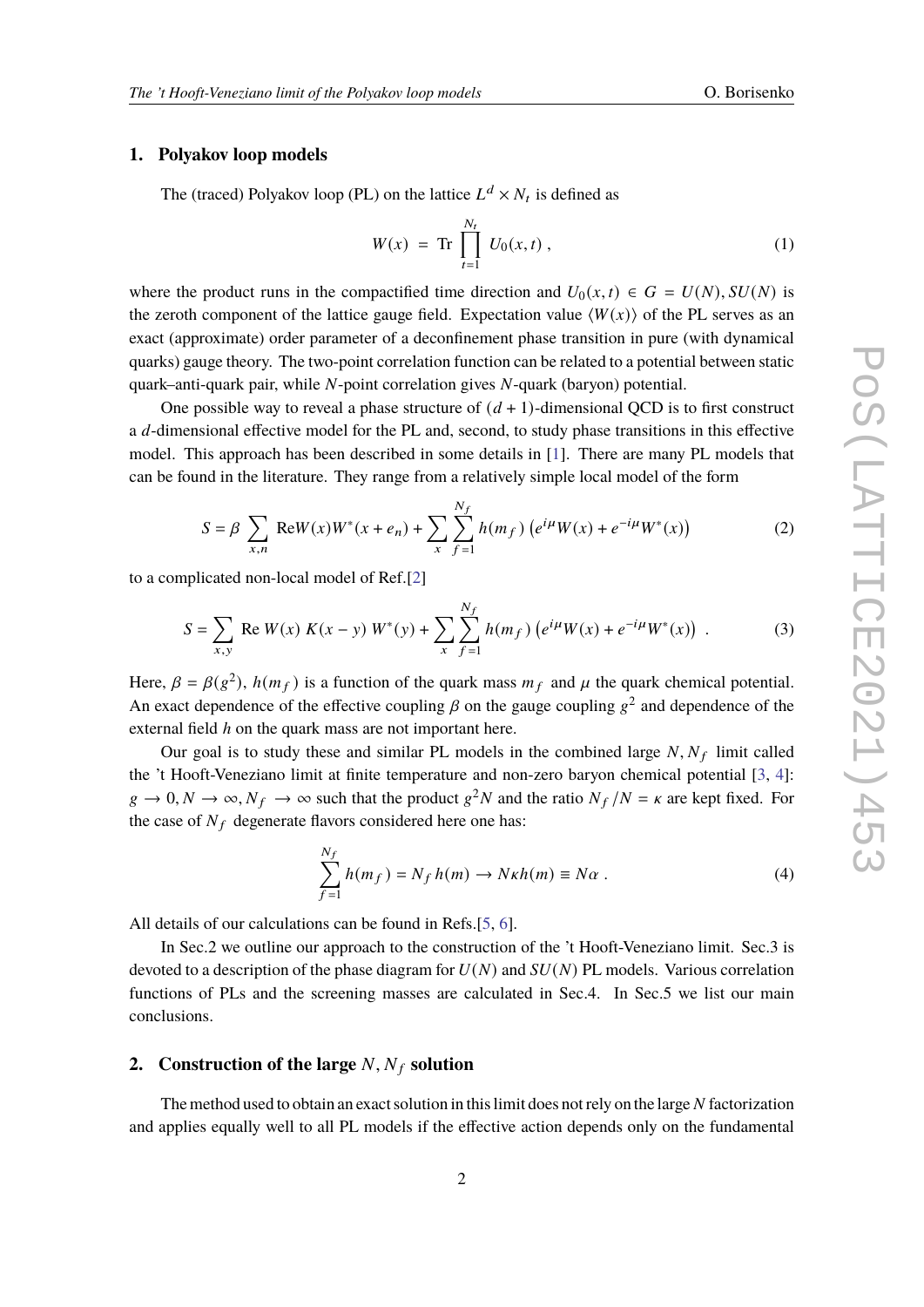and/or adjoint PLs. First, insert the following unity in every lattice site

$$
\int \rho d\rho \int_0^{2\pi} \frac{d\omega}{2\pi} \delta (N\rho \cos \omega - \text{Re } W(x)) \delta (N\rho \sin \omega - \text{Im } W(x)) \tag{5}
$$

This can be considered as a change of variables. Using an integral representation for the deltafunctions and exchanging the order of integration lead to the calculation of the group integral in the large  $N$  limit

<span id="page-2-0"></span>
$$
I(a,b) = \int dW \exp [aW + bW^*]
$$
 (6)

with  $a, b$  - complex parameters. The crucial observation we did in [\[5\]](#page-6-1) is that at non-zero chemical potential  $SU(N)$  integrals differ from  $U(N)$  ones, so that  $U(N)$  integrals cannot be used to study the finite-density behavior. Actually, this observation was our main motivation to re-examine the large N limit of PL models at non-vanishing chemical potential. We expand the integral  $(6)$  into a sum over partitions as

$$
I(a,b) = \sum_{r=0}^{\infty} \sum_{q=-\infty}^{\infty} (ab)^r \sum_{\lambda \vdash r} \frac{d(\lambda) d(\lambda + |q|^N)}{r!(r+N|q|)!} c^{|q|N}, \qquad (7)
$$

where  $c = a$  if  $q > 0$  and  $c = b$  if  $q < 0$ .  $\lambda = (\lambda_1 \geq \lambda_2 \geq \cdots \geq \lambda_N \geq 0)$  is a partition of r and  $d(\lambda)$  - dimension of the symmetric group  $S_r$ . This sum over partitions can be evaluated in the large  $N$  limit and leads to the following representation for the partition function

$$
Z = \prod_{x} \int_0^1 \rho(x) d\rho(x) \int_0^{2\pi} \frac{d\omega(x)}{2\pi} \int_{-\infty}^{\infty} du(x) e^{N^2 S_{eff}} . \tag{8}
$$

The effective action is given by  $(W(x) = N\rho(x)e^{i\omega(x)}, \alpha = \kappa h(m))$ 

$$
S_{eff} = S_g(\{\rho(x)e^{i\omega(x)}, \rho(x)e^{-i\omega(x)}\}) + \alpha \sum_{x} \rho(x)\cos\omega(x)
$$
  
+ 
$$
\mu \sum_{x} u(x) + \sum_{x} V(\rho(x), \omega(x), u(x)),
$$
 (9)

$$
V \sim \lim_{N \to \infty} N^{-2} \ln I.
$$

The first term in the effective action describes contribution from the pure gauge action, next two terms - contribution from the static quark determinant (second term in  $(2),(3)$  $(2),(3)$  $(2),(3)$ ). Finally, the last term arises after group integration - it can be considered as a Jacobian of transformation to new variables  $\rho$ ,  $\omega$ . Important is that this term scales like  $N^2$  at large N. Its explicit expression is given in [\[6\]](#page-6-2).

#### **3. Phase diagram**

Let us describe now the phase structure of the PL model. The partition function and all observables are calculated by a saddle-point method. We look for translation invariant solutions of saddle-point equations.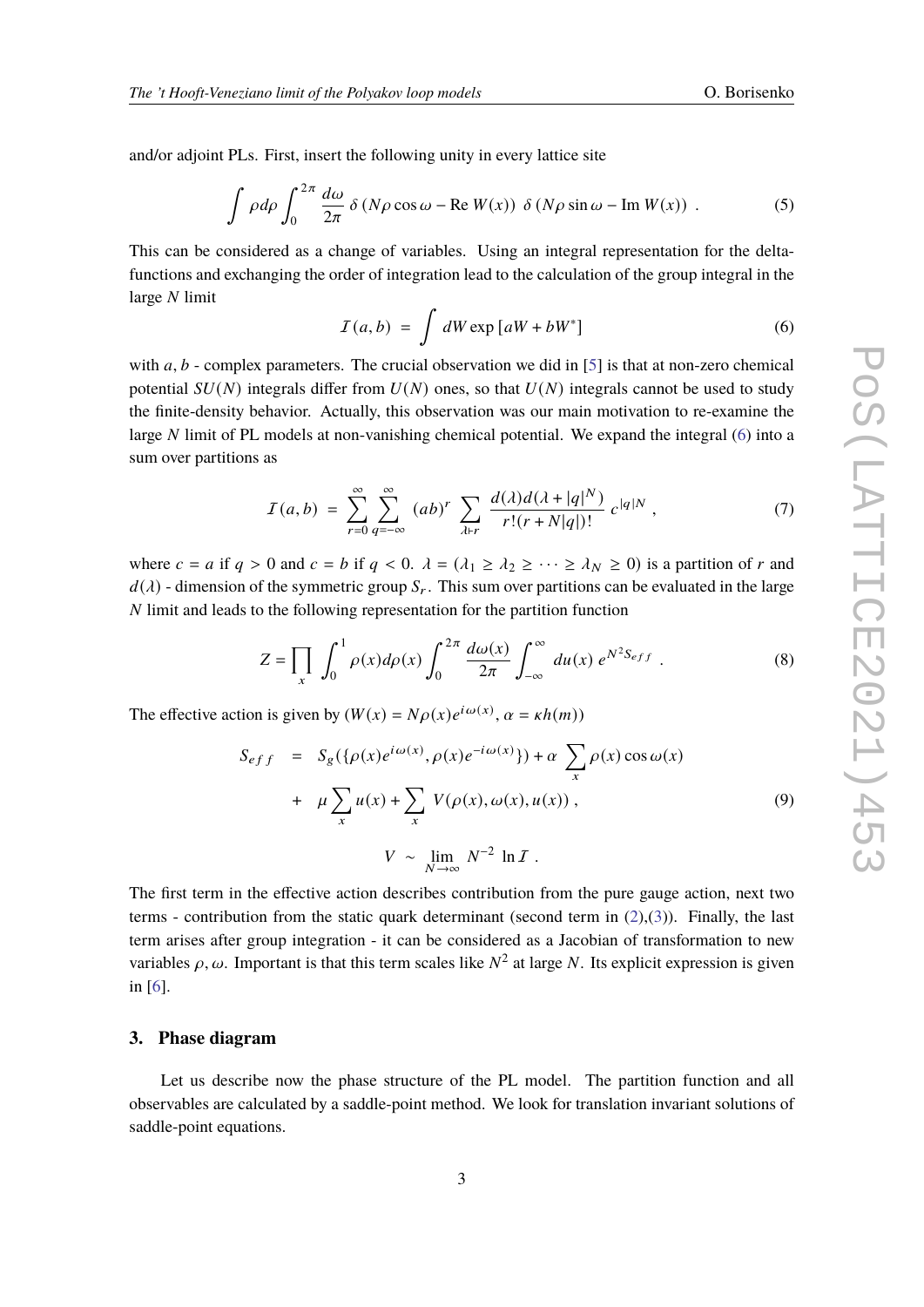In the pure gauge case,  $\alpha = 0$ , one finds a 1st order phase transition. The expectation value of the PL jumps from zero to  $1/2$  at the critical point  $b = 1$ . Here,  $b = d\beta$  for the local action [\(2\)](#page-1-0) and  $b = K(0)$  for the non-local action [\(3\)](#page-1-1), where  $K(0)$  is the zeroth mode of the kernel  $K(x - y)$ .

When quarks are added,  $\alpha = \kappa h(m) \neq 0$ , this turns into a 3rd order phase transition of the Gross-Witten-Wadia type [\[7,](#page-6-3) [8\]](#page-6-4) along the critical line

$$
b + \alpha = 1. \tag{10}
$$

This fully agrees with mean-field solutions of the large  $N$  limit of  $U(N)$  models obtained earlier in Refs.[\[9,](#page-6-5) [10\]](#page-6-6). It is important to stress that the large  $N$  limit of  $U(N)$  models does not depend on the chemical potential: dependence on  $\mu$  drops out both from the partition function and from all invariant observables [\[10\]](#page-6-6).

<span id="page-3-0"></span>The phase structure of the  $SU(N)$  PL models at non-zero  $\mu$  has the following form. We find three different regions of the phase diagram shown in Fi[g1.](#page-3-0)



**Figure 1:** Phase diagram of the PL model in the large N limit. Region I: no dependence on  $\mu$ ,  $SU(N)$ free energy coincides with  $U(N)$  one. Mass spectrum is real. Region II: non-trivial dependence of the free energy on  $\mu$ . Non-zero particle density and complex masses. Region III: Non-zero particle density. Masses are real.

The free energy in the region I does not depend on the chemical potential and coincides with the  $U(N)$  free energy. A non-trivial dependence on  $\mu$  and a non-zero particle density appear in the region II. The critical (yellow) surface is described by the following equation

$$
\mu = \ln\left(1 + \sqrt{1 - z^2}\right) - \ln z - \sqrt{1 - z^2}, \ z = \frac{\alpha}{1 - b} \ . \tag{11}
$$

One finds a third order phase transition across this critical surface: while first two derivatives of the free energy are continuous on the surface the third derivative exhibits an infinite jump. The most interesting feature of this region is an appearance of complex masses as will be explained in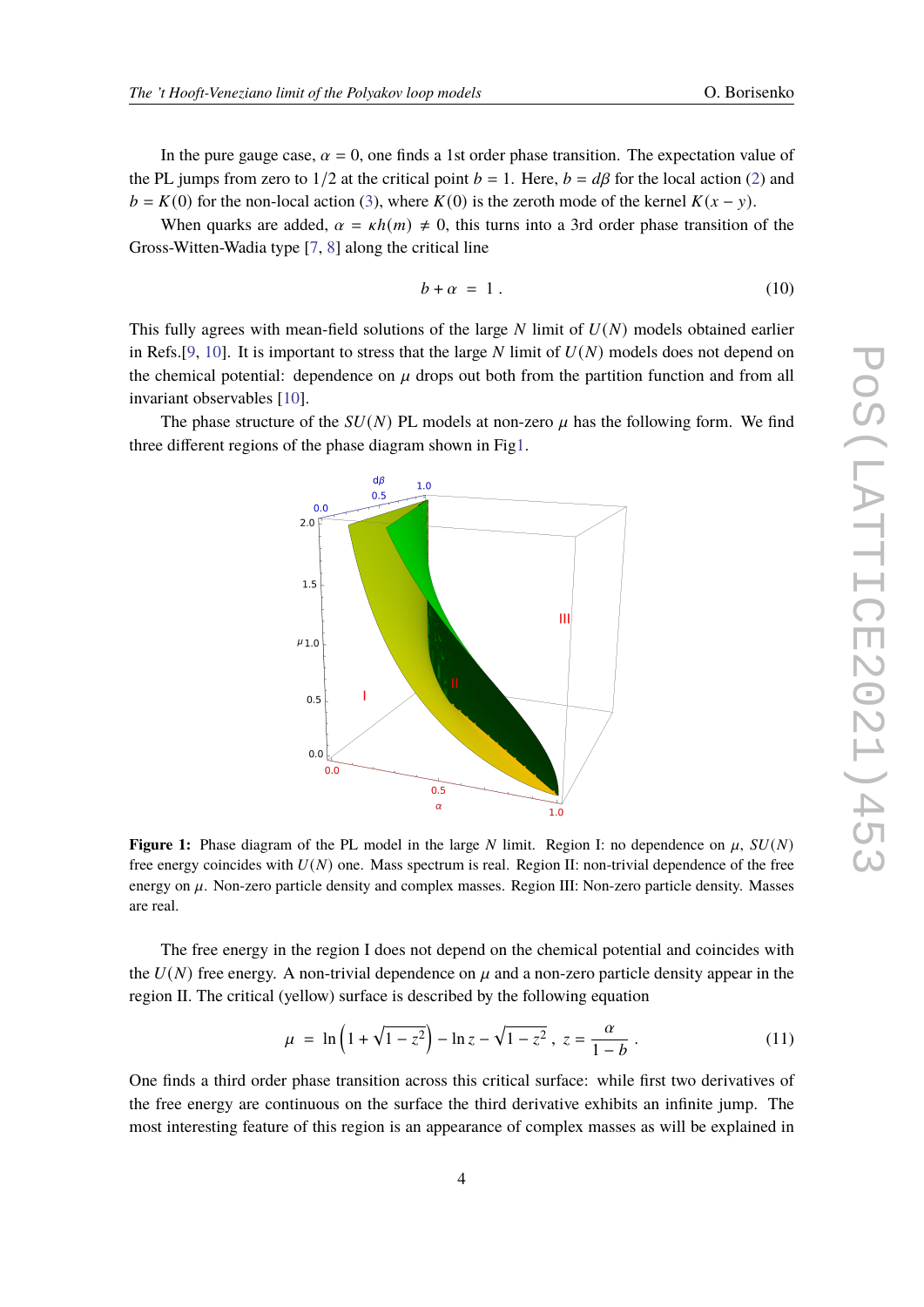the next section. The transition from the region II to the region III along the green surface is not a genuine phase transition but rather a smooth crossover. In the region III masses are real again. The green surface is approximately given by the equation

$$
z \approx \cosh^{-1} \mu \ . \tag{12}
$$

#### **4. Correlation functions and screening masses**

In this section we discuss the behavior of the correlation functions of PLs

$$
\Gamma(\eta,\bar{\eta}) = \langle \prod_{x} \frac{1}{N^{\eta(x)+\bar{\eta}(x)}} W(x)^{\eta(x)} W^*(x)^{\bar{\eta}(x)} \rangle.
$$
 (13)

The correlation of an arbitrary form is evaluated by integrating over Gaussian fluctuations around the saddle-point solution. At large but finite  $N$  the properties of  $\Gamma$  depend on the dimension and the presence/absence of the external field  $\alpha$ . Below we consider two examples of correlations in dimension  $d = 3$ .

The first one deals with N-point function in the pure gauge theory in the confinement phase. Such correlation is related to the potential between  $N$  static quarks (baryon potential) and is given by

<span id="page-4-0"></span>
$$
\Gamma_N(\sigma) \sim \sum_{x} \prod_{i=1}^N G_{x,x(i)}(\sigma) \,, \, \sigma = \sqrt{\frac{2}{\beta}(1 - d\beta)} \,, \tag{14}
$$

where  $x(i)$  are positions of N static quarks, the sum over x runs over all lattice sites and G is the Green function for massive scalar field

$$
G_{x,x'} = \frac{\text{const}}{R^{\frac{d}{2}-1}} K_{\frac{d}{2}-1}(\sigma R) , R^2 = \sum_{n=1}^d (x_n - x'_n)^2 ,
$$
 (15)

where  $K_n(x)$  is the modified Bessel function of the 2nd kind. Calculation of  $\Gamma_N(\sigma)$  in the continuum reduces to the well-known geometric median problem: one has to find a point y which minimizes the expression  $\sum_{i=1}^{N} \sqrt{\sum_{n=1}^{d} (y_n - x_n(i))^2}$ . If such point y is found the N-quark potential takes the form of the geometric median law

$$
V_N(\sigma) \sim \sigma \sum_{i=1}^N |y - x(i)|. \tag{16}
$$

If  $N = 3$  this gives a famous Y law for the three-quark potential

$$
V_3(\sigma) \sim \sigma Y \,. \tag{17}
$$

The quantity  $\sigma$  given in Eq.[\(14\)](#page-4-0) is a string tension of the N-quark system. It equals the quark–antiquark string tension. We think it is interesting to see how an analog of the  $Y$  law appears for large number of colors.

Our second example deals with complex masses that appear in the region II of the phase diagram discussed in the previous section. The connected part of the two-point correlation of PLs in regions II and III of the phase diagram appears to be

$$
\langle W(0)W^*(R) \rangle_c = MM^*(G_R(m_1) + G_R(m_2)) . \tag{18}
$$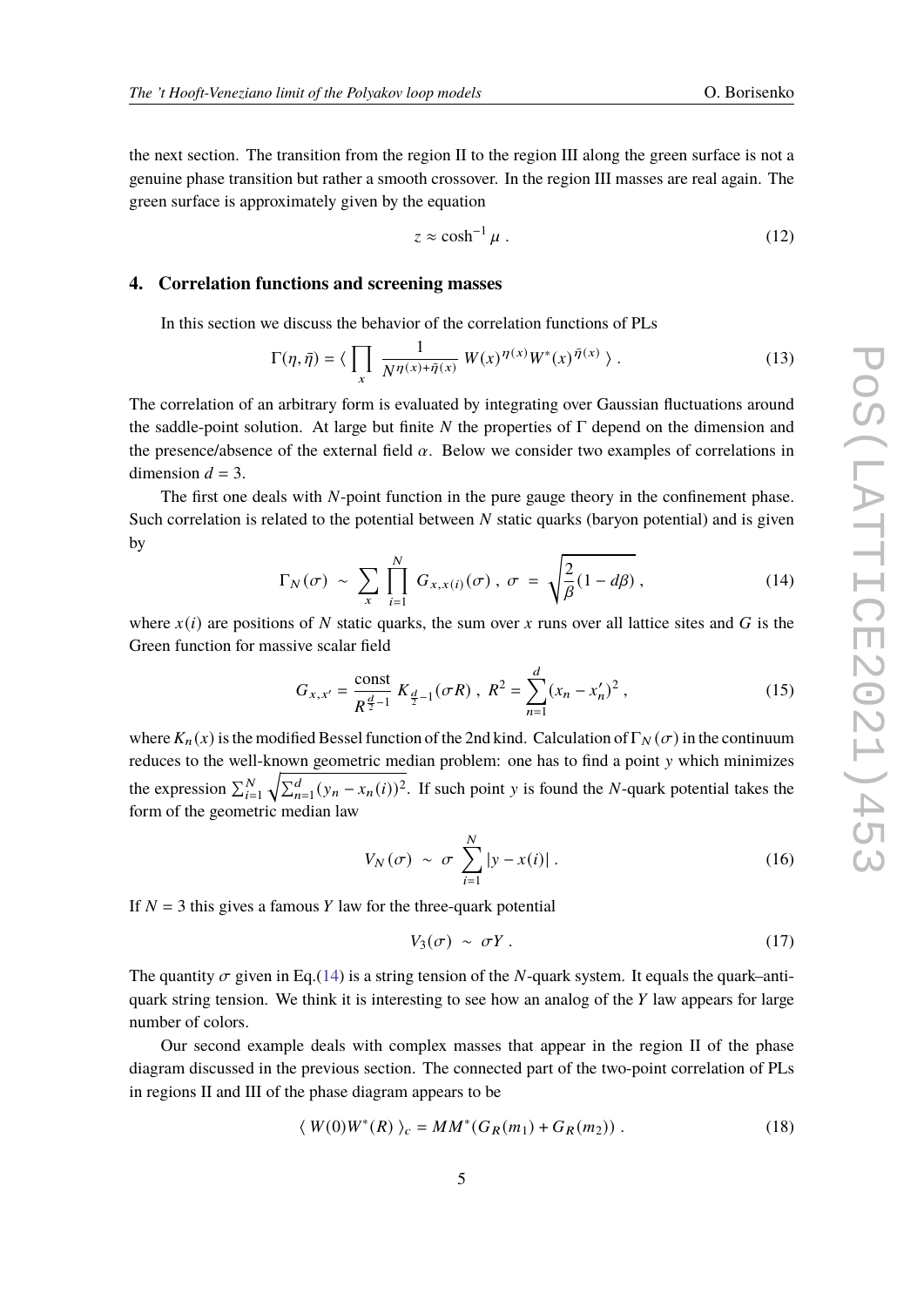Here, M is magnetization,  $G_R(m_i)$  are diagonal correlators in the correlation matrix at  $\mu \neq 0$ . If  $\mu = 0$ ,  $m_{1,2}$  correspond to chromo-electric and chromo-magnetic masses. If  $\mu \neq 0$ , in the region II masses are complex:  $m_1 = m_2^*$  $z_2^* = m_r + im_i$ . This leads to an exponential oscillating decay of the correlations

$$
\langle W(0)W^*(R)\rangle_c \sim e^{-m_rR} \cos m_iR \,. \tag{19}
$$

In the region III the masses are real again with  $m_2 > m_1$ . No phase transition separating regions II and III has been found. Phase with an oscillating decay was shown to exist in  $(1 + 1)d$  LGT with heavy quarks in Ref.[\[11\]](#page-6-7) and in  $Z(3)$  spin model in a complex external field in Ref.[\[12\]](#page-6-8).

#### **5. Summary**

In this paper we have presented a qualitative description of our main results related to the 't Hooft-Veneziano limit of some PL models. Details of all calculations and full expressions for many quantities appearing in the text can be found in [\[6,](#page-6-2) [13\]](#page-6-9). Three of the most essential results are the following:

- Derivation of the large  $N$  representation for the partition and correlation functions.
- Establishing the phase diagram of the  $SU(N)$  model in  $(\beta, \alpha, \mu)$  coordinates and calculation of the equation for the critical surface.
- Computation of screening masses above the critical surface and an establishing of the exponential decay of the PL correlations modulated by a cosine function.

We have not found an onset transition at finite chemical potential. In order to see such transition one has to work presumably with an exact static quark determinant like in Ref.[\[14\]](#page-6-10). Such investigation is now in progress. Also, we think the problem of the complex mass generation at finite quark density deserves further thorough investigation

#### **Acknowledgments**

O. Borisenko acknowledges support from the National Academy of Sciences of Ukraine in frames of priority project "Fundamental properties of matter in the relativistic collisions of nuclei and in the early Universe" (No. 0120U100935).

Author V. Chelnokov acknowledges support by the Deutsche Forschungsgemeinschaft (DFG, German Research Foundation) through the CRC- TR 211 'Strong-interaction matter under extreme conditions' – project number 315477589 – TRR 211.

#### **References**

- <span id="page-5-0"></span>[1] O. Philipsen, *PoS LATTICE2019* (2019) 273 [arXiv:1912.04827 [hep-lat]].
- <span id="page-5-1"></span>[2] R. Höllwieser, J. Greensite, Phys.Rev. D **94** (2016) 014504 [arXiv:1603.09654 [hep-lat]].
- <span id="page-5-2"></span>[3] G. t' Hooft, *Nucl.Phys.* B **72** (1974) 461.